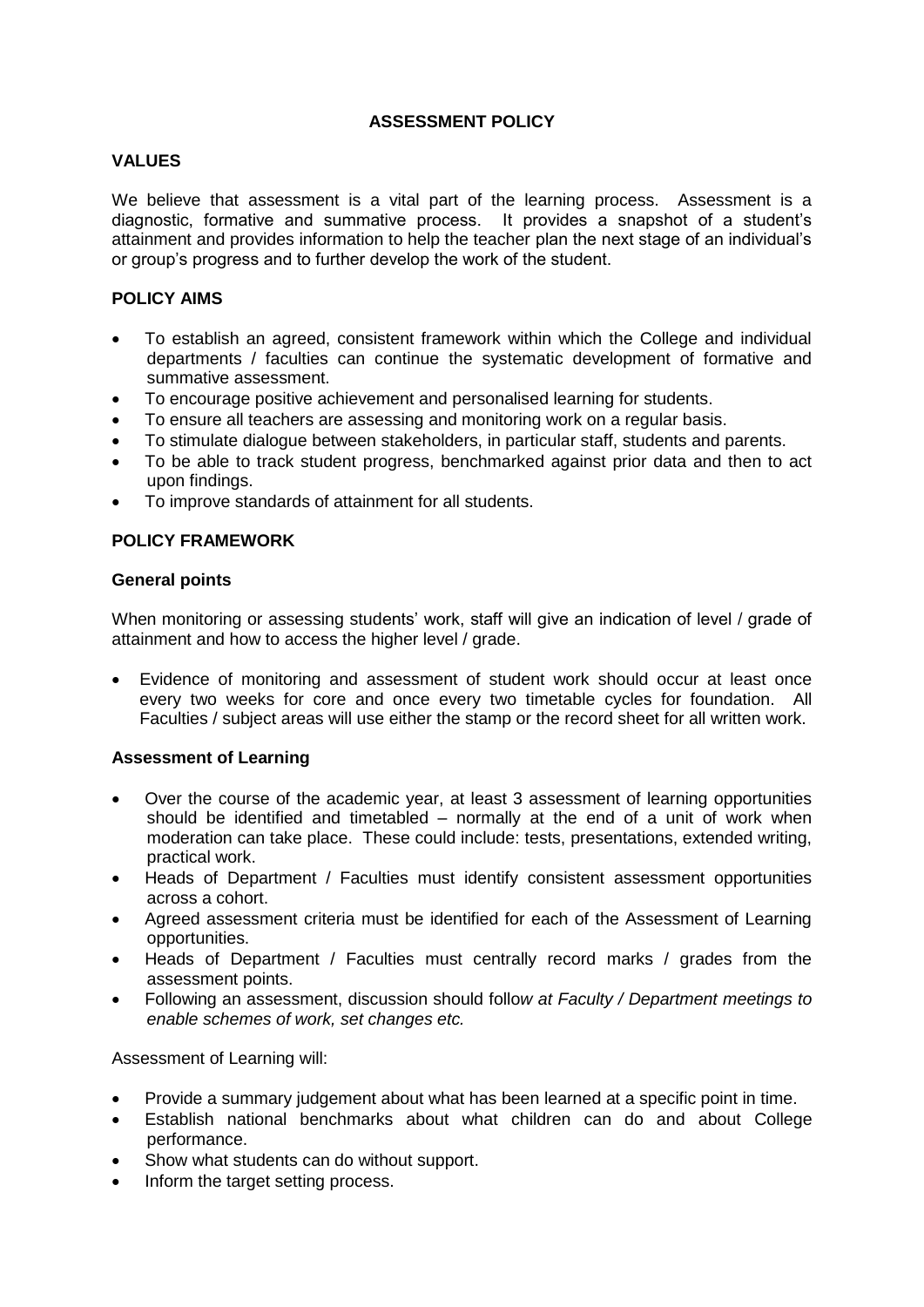• Promote subsequent intervention.

The teacher will:

- Identify gaps in students' knowledge and understanding.
- Identify weaknesses in the taught curriculum and in specific areas of learning through analysis of performance which can guide future planning.
- Implement strategies to accelerate progress (narrowing the gap).
- Mark and measure against grades and levels.

The student will:

- Be able to gauge own performance in comparison to exam board criteria.
- Know what standards and expectations are required.

The common departmental formalised tasks / departmental testing:

- Once every term, every department will conduct a formalised standard task / test with graded level outcome.
- Common, pre-determined marking criteria are to be used for formalised tasks / tests.
- Feedback to students should be within three school weeks of completing nonmoderated assessments.
- Records of formalised tasks / tests should be kept centrally in the department and analysed regularly.
- Departments should employ a range of assessment styles. It is, however, understood that owing to the nature of subjects, certain departments may find one style predominates.

# **Assessment for Learning (AfL)**

Assessment is an integral part of the learning process and as such many of the strands of AfL will be present in an ongoing and continuous process. Furthermore:

- Assessment criteria / level / grades ladders must be available to students (wall display).
- Model answers should be available to students either as a wall display or exemplar and must be shared with students in all modules of work.
- Learning objective(s) should be clearly communicated in all lessons.

Good assessment practice will:

- Enable the active involvement of students in their own learning by providing effective feedback (and feed forward) which closes the gap between present performance and future standards required.
- Promote student self-esteem through a shared understanding of the learning processes and the routes to improvement.
- Enable the teacher to adjust teaching to take account of assessment information and to focus on how students learn.
- Provide information which can be used by teachers and managers as they plan for individual students and cohorts.

Assessment for Learning will:

Provide insight into students' learning for both students and teachers.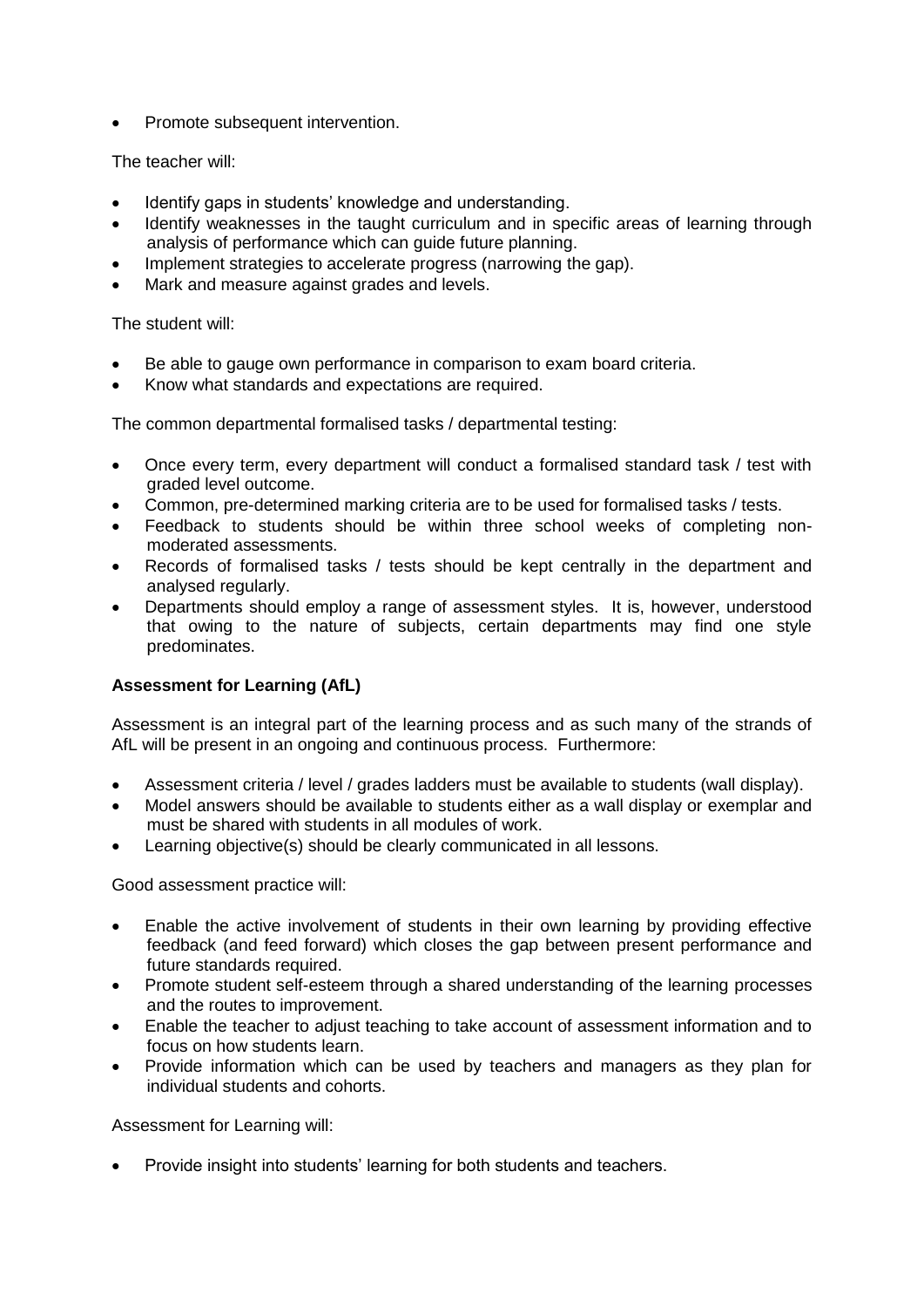- Promote success for all.
- Support the target-setting process.
- Enable continuous reflection on what students know now and what they need to know next (feedback).
- Promote intervention and link judgements to targets.
- Raise standards by taking students to their full potential.

The teacher will:

- Provide continuous oral and / or written feedback which identifies strengths and the next step(s) for improvement.
- Promote student involvement in self-assessment.
- Act on insights gained to inform curricular targets.
- Adjust schemes of work and plans as a result of assessed work.
- Make standards and objectives explicit to students.
- Promote inclusion by attending to all students' learning needs, particularly for students who are at risk of underachievement.
- Engage students in rich questioning with 'wait' time.

The student will:

- Know their target grade.
- Know what to do to improve.
- Know what standards are required.
- Know what has been achieved against known success criteria and what to do next.
- Gain confidence, motivation and self-esteem as a learner.
- Improve own self-evaluation skills.
- Make progress.

The Department Marking Policy will:

- Under normal school conditions work (school / homework) should be marked every two week timetable cycles ( see HW policy for subject specific guidance).
- Coursework deadlines may mean variation in marking patterns across the year for some Year Groups.
- The departmental handbook should indicate the method of marking, including detail of grades, percentages and other marks.
- Students are to be made aware of the mark scheme, with for example, a help sheet inserted in their exercise book.
- Marking should include, where appropriate, a written comment which is constructive, offers guidance, and where possible is positive.
- Effort grades (1-4) as per reporting to parents should be used. This system should not replace a written comment.
- Rewards should be built into the system and should be applied consistently.
- Marking should be dated for monitoring purposes.
- Classroom teachers should keep records of all marks awarded against criteria marked. If required, classroom teachers should be able to convert some of these marks into meaningful National Curriculum levels.

## **SUCCESS CRITERIA**

 Formative and summative assessment integrated into department / faculty schemes of work.